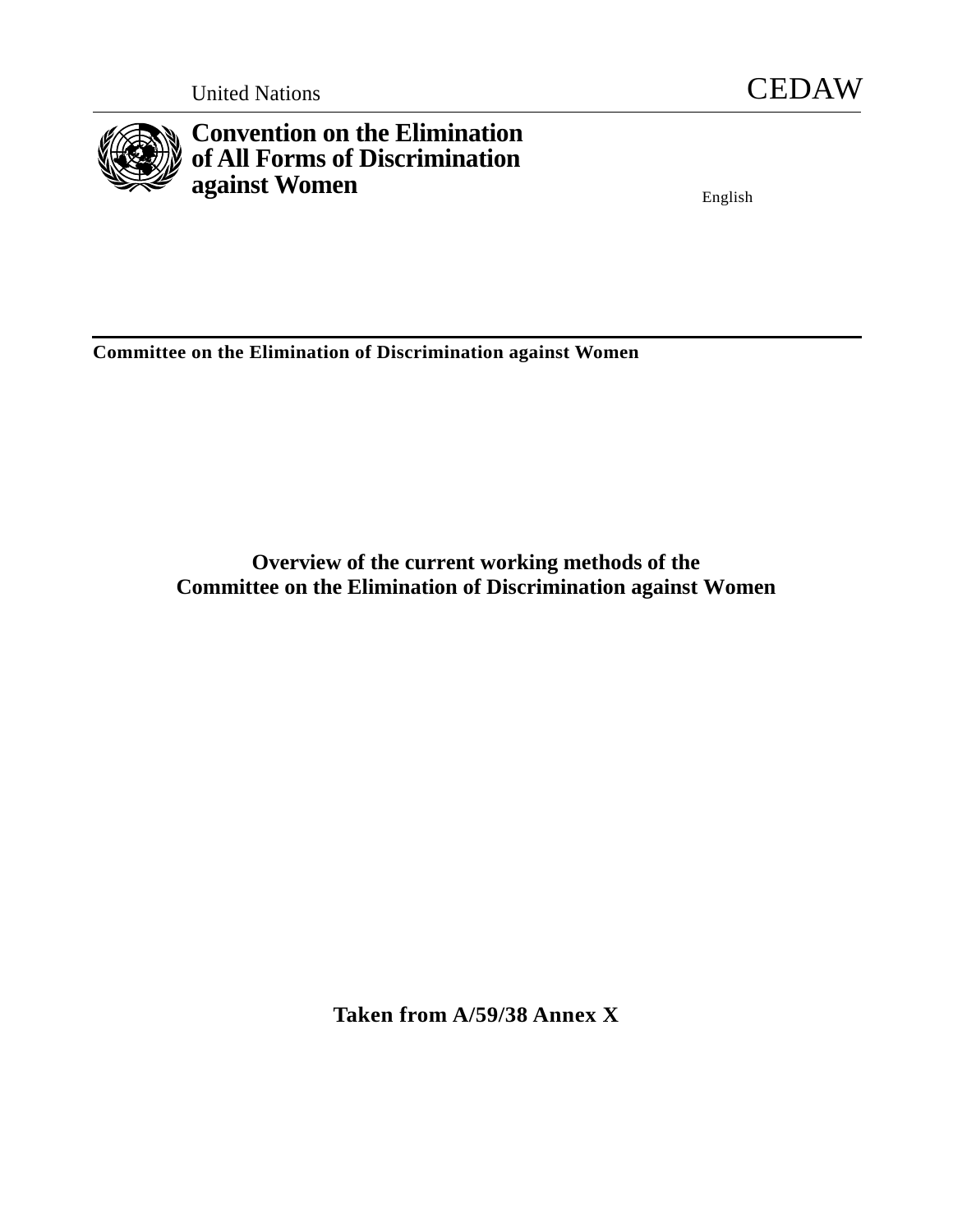# **Overview of the current working methods of the Committee on the Elimination of Discrimination against Women**

# **I. Introduction**

1. Since its first session, in 1982, the Committee has made a concerted effort to develop appropriate working methods. These methods continue to evolve.

2. The present overview is designed to update States parties and others interested in the implementation of the Convention, including United Nations organizations, programmes and funds and civil society organizations, on the current methods of the Committee.

# **II. Guidelines for reporting by States parties**

3. The Committee has adopted reporting guidelines to assist States parties in the preparation of initial and subsequent periodic reports.<sup>ª</sup> The Committee strongly encourages all States parties to submit reports in accordance with these guidelines. This will reduce the need for the Committee to request further information when it considers a report and will help the Committee to consider the situation regarding women's human rights in every State party on an equal basis. The Committee keeps these guidelines under review and updates them as appropriate.

4. Reports should be as concise as possible. Initial reports should be no more than 100 pages long and should deal specifically with every article of the Convention. Periodic reports should be no more than 70 pages long and generally should focus on the period between the consideration of the previous report and the current report, using the concluding comments on the previous report as their starting point and highlighting new developments. The State party may attach annexes, although these will not be translated. Where a State party has prepared a core document,  $\overline{b}$  this will be available to the Committee.

5. The Committee recommends that States parties consult national nongovernmental organizations in the preparation of their reports. It requests that reports of States parties describe the situation of non-governmental organizations and women's associations and their participation in the implementation of the Convention and the preparation of the report.

### **III. Consideration of reports of States parties by the Committee**

6. The Committee usually invites eight States parties to present their reports at each three-week session. In making the selection, the Committee gives preference to reports that have been pending for the longest time, prioritizes initial reports and considers a balance of reports in terms of geographic and other factors. The Committee usually selects the reports two sessions in advance of consideration and considers a mix of initial and periodic reports at each session.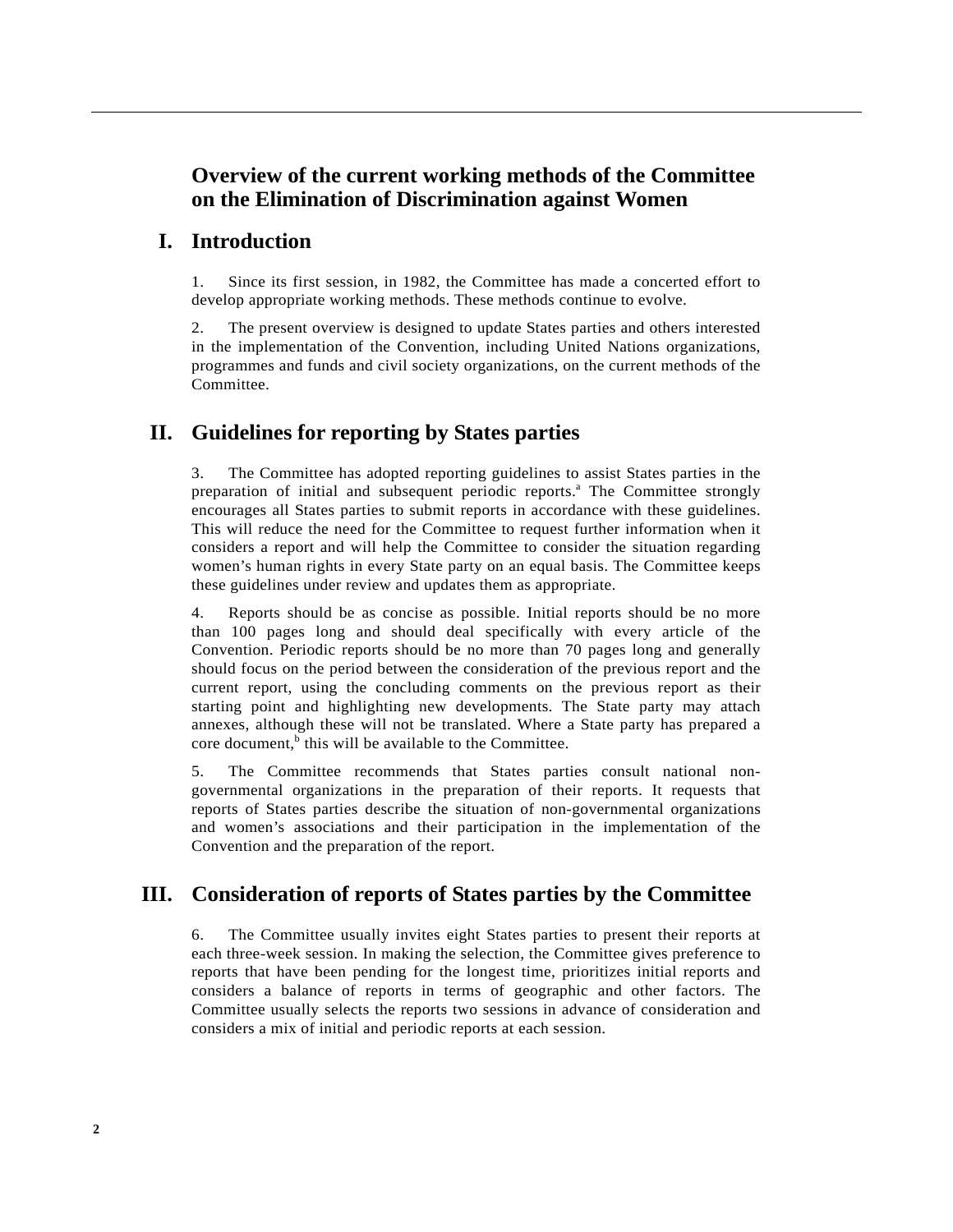#### **A. Pre-session working group**

7. A pre-session working group of the Committee, with the support of the secretariat, draws up short lists of issues and questions with regard to reports which the Committee will consider at its next session, focusing on major areas of concern in regard to the implementation of the Convention by the States parties concerned. The lists of issues and questions are intended to facilitate the preparations by States parties for constructive dialogues with the Committee, to provide a focus for the dialogue with representatives of the reporting States and to improve the efficiency of the reporting system.

8. In order to provide the States parties with the lists of issues and questions well in advance, the pre-session working group meets for five days (in closed meetings) after the session prior to the one at which the reports will be considered. The working group is normally composed of five members of the Committee, taking account of the desirability of a balanced geographical distribution and other relevant factors.

9. Representatives of the specialized agencies and bodies of the United Nations system, as well as national and international non-governmental organizations, are invited to provide country-specific information to the pre-session working group on those States parties whose reports are before the group.

10. The lists of issues and questions are promptly sent to the States parties concerned, usually within a week after the pre-session working group concludes its work. States parties are invited to provide their responses within six weeks thereafter. The lists of issues and questions, together with the responses from States parties, are circulated to members of the Committee prior to the session at which the reports are to be examined.

11. A State party's reply to the list of issues and questions should be short, precise and to the point and should not exceed the page limit of 25 to 30 pages (Times New Roman type, 12 point font single-spaced). State parties have the possibility of attaching a limited number of additional pages of statistical data only.

#### **B. Constructive dialogue**

12. The Committee intends its consideration of a report to take the form of a constructive dialogue with representatives of the reporting State, the aim of this dialogue being to improve the situation pertaining to Convention rights in that State. Therefore, not only are representatives of the reporting States entitled to be present, but indeed their presence and participation are necessary at the meetings of the Committee when their countries' reports are examined.

13. In general, the Committee devotes two open meetings (of three hours each) to its consideration of initial reports. Representatives of the State party are invited to make introductory comments for a maximum of 30 minutes. Consideration of initial reports proceeds on an article-by-article basis, with the exception of articles 1 and 2, 7 and 8, and 15 and 16, which are considered as clusters. A group of questions posed by experts posed by experts is followed by the State party's responses, followed by another group of questions and responses until all articles have been covered. Experts have the possibility to include any general observations with their questions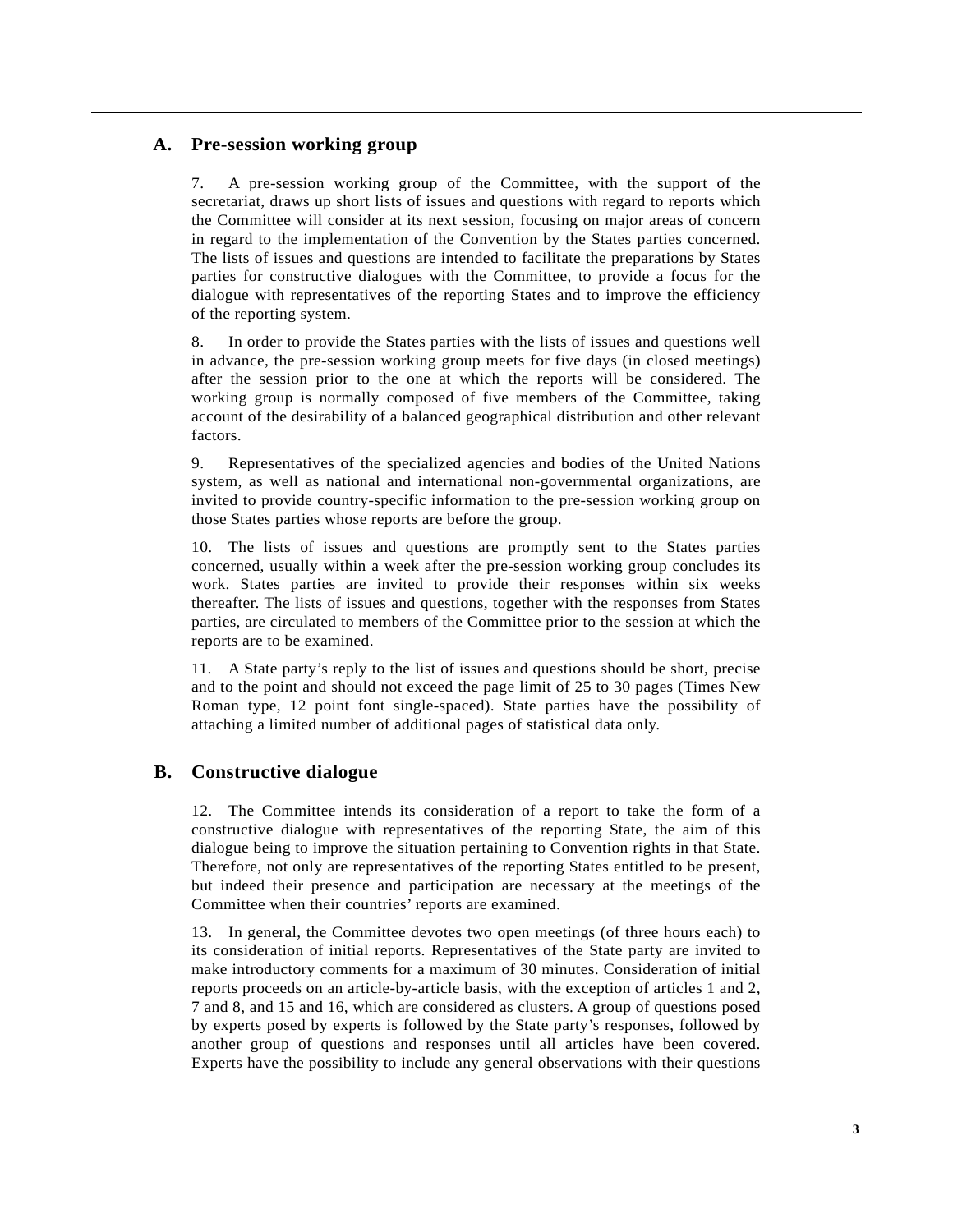on articles 1 and 2. The method for consideration of initial reports is also used in cases where an initial report is combined with one or more subsequent periodic reports.

14. Representatives of States parties presenting periodic reports are invited to make introductory comments for a maximum of 30 minutes. In the consideration of periodic reports, questions by experts are then clustered in accordance with the four substantive parts of the Convention, namely part I: articles 1 to 6; part II: articles 7 to 9; part III: articles 10 to 14; and part IV: articles 15 to 16. After several experts pose questions under a cluster, the State party is given an opportunity to respond; the next round of questions and answers follows until all clusters have been covered. Experts seek to avoid duplicating questions and intervening under each cluster and also seek to focus on issues identified by the pre-session working group. In general, the Committee devotes two open meetings to its consideration of periodic reports.

15. During the constructive dialogue, the Committee appreciates careful time management on the part of the State party, and precise, short and direct responses to questions asked. It expects the State party to clearly indicate when a response to a question cannot be provided. Lack of, or inadequate replies to questions raised may result in follow-up questions at the end of the dialogue, and may be reflected in the concluding comments.

16. In cases where reports and/or responses to the list of issues and questions exceed the page limits indicated in the Committee's guidelines and decisions, the Chairperson raises this aspect during the constructive dialogue. This concern may also be reflected in the concluding comments. Some flexibility will be applied in regard to initial reports.

17. Interventions by experts during the constructive dialogue are limited to three minutes. The time limit is monitored by a speech timer but is enforced flexibly. While the Committee does not yet have a formal follow-up procedure for its concluding comments, it routinely asks States parties about the steps taken to follow up on the concluding comments adopted following consideration of the State party's previous report.

18. The Committee does not, at this stage, consider a report in the absence of representatives of a State party. It will, however, consider implementation of the Convention by a State party, in the absence of a report, but only as a measure of last resort, in the presence of a delegation, and on a case-by-case basis. Before deciding to proceed to consideration in the absence of a report, the Committee will notify the State party concerned of its intention to take up implementation of the Convention at a designated future session and invite that State party to submit the requested report before the designated session.

19. The Committee is of the view that it may sometimes be necessary to request exceptional reports from States parties under article 18, paragraph 1 (b), of the Convention. Such exceptional reports would aim to obtain and examine the information on an actual or potential violation of women's human rights, where there is special cause for concern about such violation.

20. Individual members of the Committee refrain from participating in any aspect of the consideration of the reports of the States of which they are nationals in order to maintain the highest standards of impartiality, both in substance and appearance.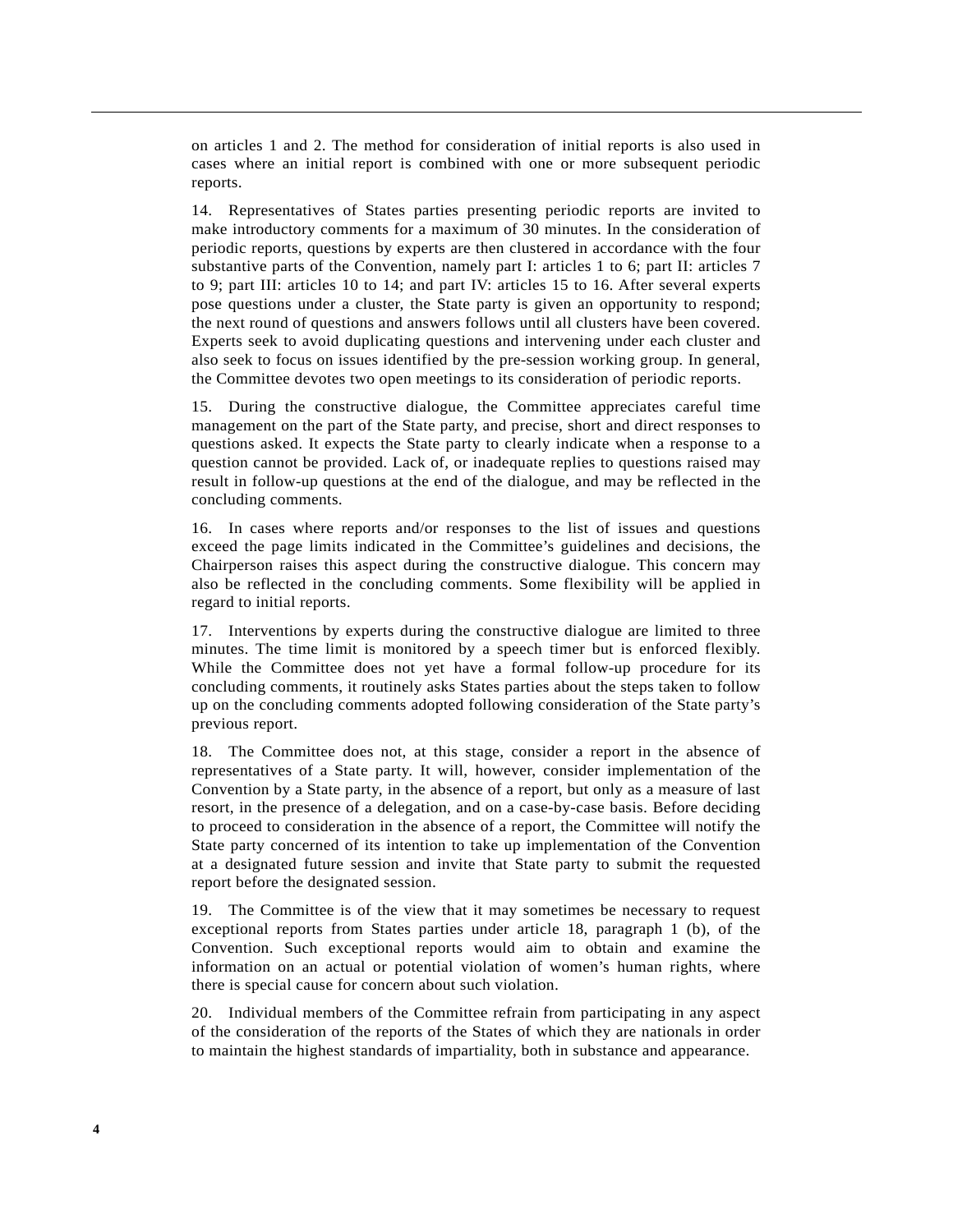#### **Concluding comments**

21. The Committee adopts concluding comments on the reports of States parties that it considers. For this purpose, the Committee holds a closed meeting after the constructive dialogue with each State party to consider the main issues to be reflected in the concluding comments for that State. The member of the Committee designated as the country rapporteur for the report(s) of that State party then prepares, for the consideration of the Committee, a draft of the concluding comments, with the general rapporteur of the Committee and with the support of the secretariat. The Committee discusses the draft concluding comments in closed meetings.

22. Concluding comments usually follow a standard format under the headings referred to below. The introduction usually indicates whether the report complied with the Committee's reporting guidelines; refers to any reservations to the Convention entered by the State party; notes the level of the delegation and the quality of the dialogue; and indicates whether the report mentions implementation of the Beijing Platform for Action and/or the twenty-third special session of the General Assembly. A section on positive aspects is generally organized in accordance with the order of the articles of the Convention. A section on factors and difficulties affecting the implementation of the Convention is included only in the most exceptional circumstances. The last section of the concluding comments, on principal areas of concern and recommendations, is presented in the order of importance of the particular issues to the country under review and provides concrete proposals from the Committee on the concerns identified.

23. All concluding comments include a recommendation relating to dissemination, requesting the wide dissemination of the concluding comments in the State party concerned, and also a paragraph requesting that information be included in the State party's next periodic report on the implementation of aspects of outcomes of United Nations conferences, summits and special sessions of review. They also note that States parties' adherence to the seven major international human rights instruments enhances women's enjoyment of their human rights in all spheres of life, and encourage States to consider ratifying those to which they are not yet party. The concluding comments also set out the date when the State party's next periodic report is due.

24. The Committee's concluding comments are preceded by a summary of the State party's introductory statement to the Committee. This factual summary is prepared by the secretariat.

25. Each concluding comment is internally balanced, and the Committee strives to achieve consistency and balance, particularly in terms of praise and expressions of concern, among the concluding comments elaborated at each session.

26. The concluding comments are transmitted to the State party concerned promptly after the close of the session. They are then made available to all interested parties and included in the Committee's annual report to the General Assembly. They are also made available on the web site of the Division for the Advancement of Women and distributed through the listserve on treaty body recommendations administered by the Office of the United Nations High Commissioner for Human Rights.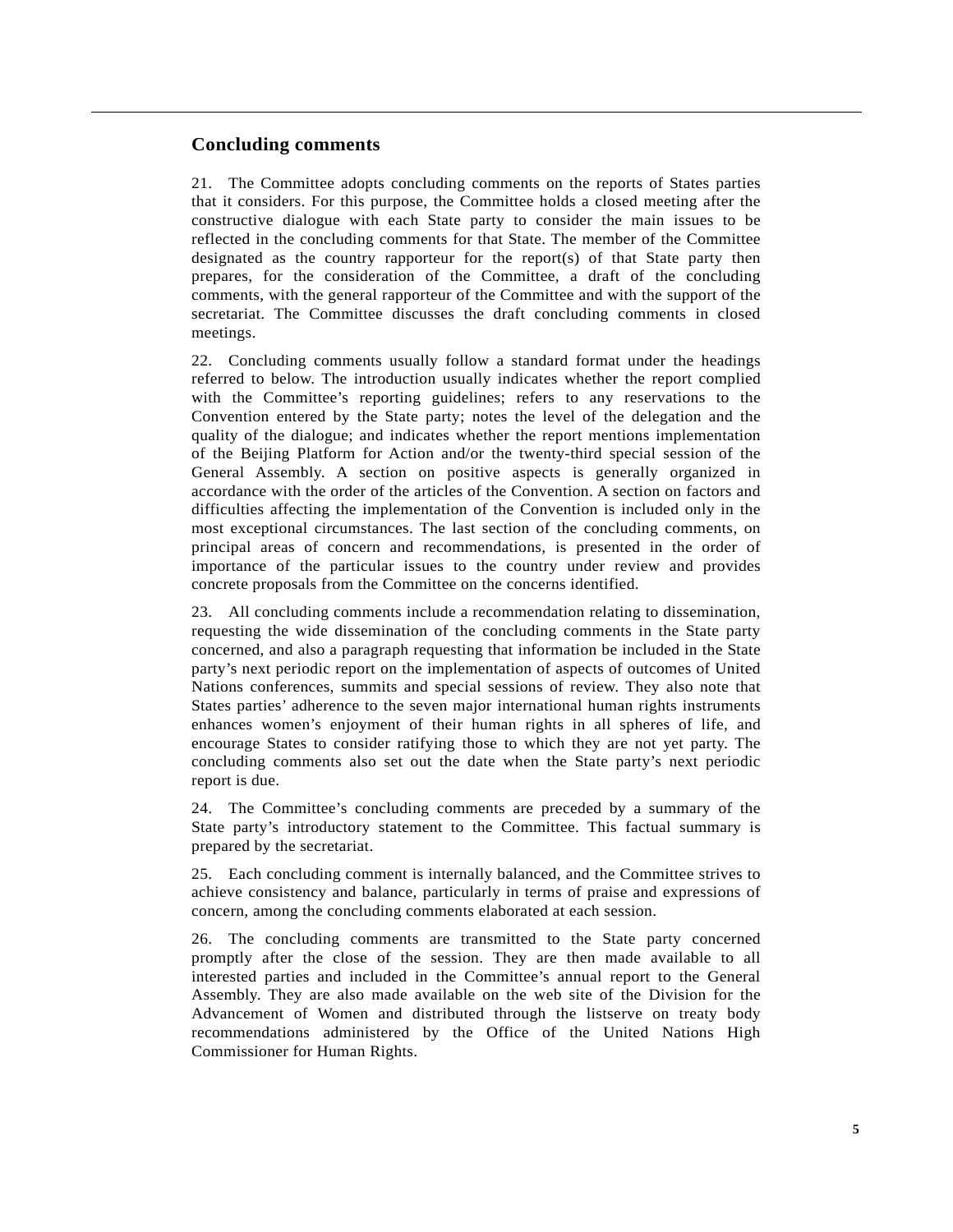### **IV. Strategies to encourage reporting by States parties**

27. The Committee has adopted a number of measures to address the challenges posed to the treaty monitoring process by the significant number of outstanding and overdue reports. On an exceptional basis and as a temporary measure in order to encourage States parties to fulfil their reporting obligations under article 18 of the Convention as well as to address the backlog of reports awaiting consideration, States parties are invited to combine all their outstanding reporting obligations into a single document. The Committee's Chairperson also sends reporting reminders to States parties whose initial reports are more than five years overdue. United Nations and other entities are encouraged to provide technical assistance in order to support States parties, at their request, in the implementation of their reporting obligations under the Convention. The Committee keeps these measures under review and modifies them as appropriate.

# **V. Interaction with specialized agencies and bodies of the United Nations**

28. Since its second session, the Committee has invited specialized agencies of the United Nations system to cooperate in its work. The Committee and the pre-session working group invite specialized agencies and United Nations bodies to provide reports containing country-specific information on States parties whose reports are before them. Representatives of these entities are invited to address the Committee in a closed meeting at the beginning of each of its sessions. They are also invited to address the pre-session working group. The Committee finds it most beneficial to be given written reports, the contents of which are highlighted by the representatives of the specialized agency or United Nations body concerned during the closed meetings with the Committee or working group. The Committee has adopted guidelines for the reports of specialized agencies and United Nations bodies in order to enhance its cooperation with them. $\epsilon$ 

29. The Committee recommends that specialized agencies and other entities of the United Nations system with field representation work with non-governmental organizations disseminate information on the Convention and on the work of the Committee. The Committee continues to explore cooperation in relation to fieldlevel activities and to develop further ways of integrating the Convention into the work of the United Nations system.

# **VI. Participation of non-governmental organizations in the activities of the Committee**

30. Since its early sessions, the Committee has invited non-governmental organizations to follow its work. In order to ensure that it is as well informed as possible, the Committee invites representatives of national and international nongovernmental organizations to provide country-specific information on States parties whose reports are before it. National and international non-governmental organizations are also invited to provide country-specific information to the presession working group on those States parties whose reports are before the group. Such information may be submitted in writing at any time, preferably in advance of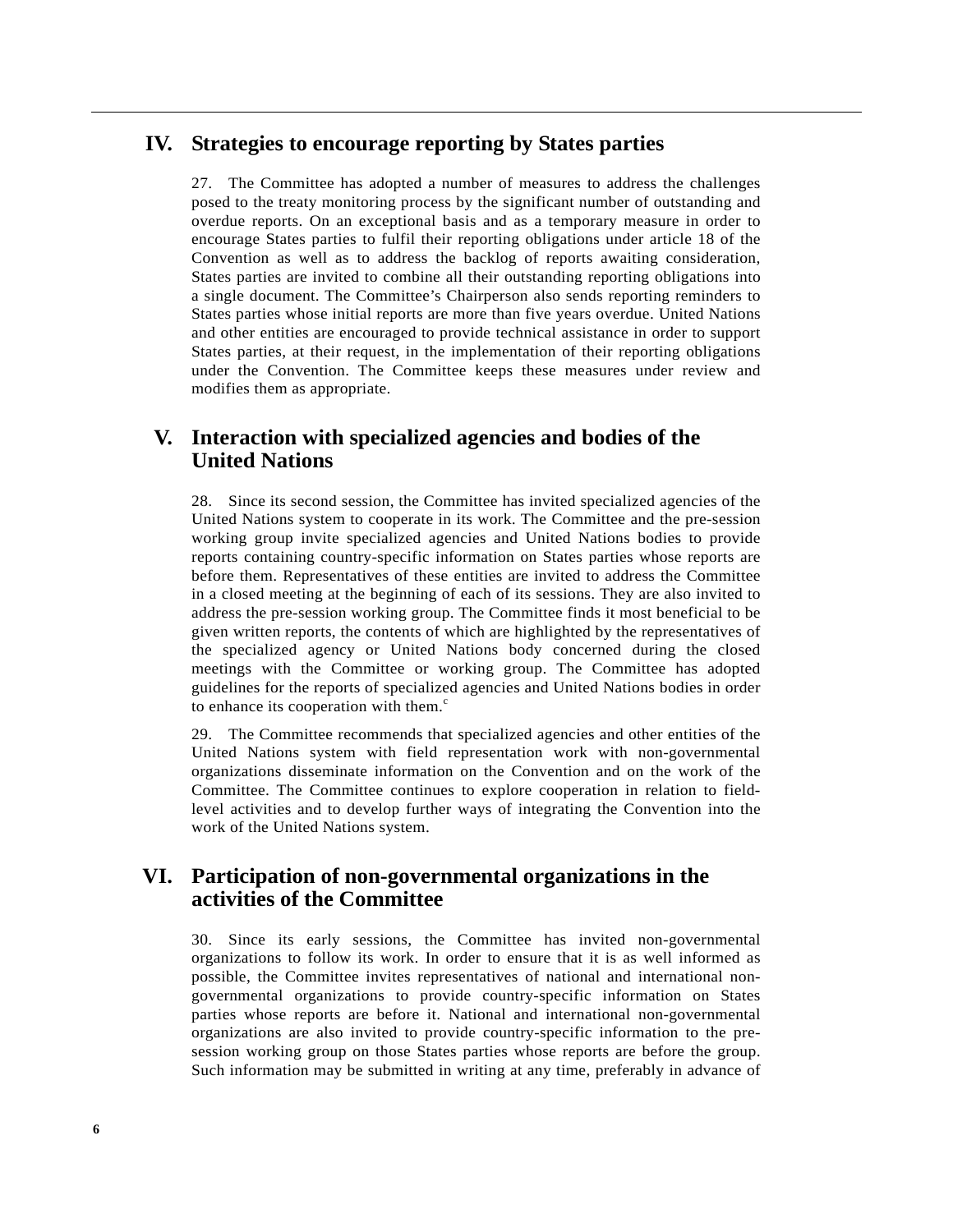the relevant session or working group. In addition, the Committee sets aside time at each of its sessions, usually at the beginning of the first and second week of the session, to enable representatives of non-governmental organizations to provide oral information. The pre-session working group also provides an opportunity for nongovernmental organizations to provide oral information. The Committee encourages international non-governmental organizations and United Nations organizations, funds and programmes to facilitate attendance at Committee sessions by representatives of national non-governmental organizations.

#### **VII. General recommendations**

31. Article 21 of the Convention provides that the Committee may make suggestions and general recommendations based on the examination of reports and information received from States parties. General recommendations are normally directed at States parties and usually elaborate the Committee's view of the content of the obligations assumed by States as parties to the Convention.<sup>d</sup> The Committee elaborates general recommendations on articles or themes/issues of the Convention. Most of these outline matters which the Committee wishes to see addressed in the reports of States parties, and seek to provide detailed guidance to States parties on their obligations under the Convention and the steps that are required for compliance.

32. The Committee has so far adopted 25 general recommendations.<sup>e</sup> Those adopted during the Committee's first 10 years were short, addressing such issues as the content of reports, reservations to the Convention and resources for the Committee. At its tenth session, in 1991, the Committee decided to adopt the practice of issuing general recommendations on specific provisions of the Convention and on the relationship between the Convention articles and themes/ issues. Following that decision, the Committee issued more detailed and comprehensive general recommendations which offer States parties clear guidance on the application of the Convention in particular situations. Comprehensive general recommendations have been adopted on violence against women (No. 19), equality in marriage and family relations (No. 21), women in public life (No. 23), access to health care (No. 24) and temporary special measures (No. 25).

33. In 1997, the Committee adopted a three-stage process for the formulation of general recommendations. The first stage consists of an open dialogue between the Committee, non-governmental organizations and others on the topic of the general recommendation. Specialized agencies and other bodies of the United Nations system, as well as NGOs are encouraged to participate in this discussion and to submit informal background papers. A Committee member is then asked to draft the general recommendation, which is discussed at the next or a subsequent session of the Committee. Resource persons may be invited to participate in the discussion. At a following session, the revised draft is adopted by the Committee. In July 2004, the Committee has initiated work on its next general recommendation on article 2 of the Convention.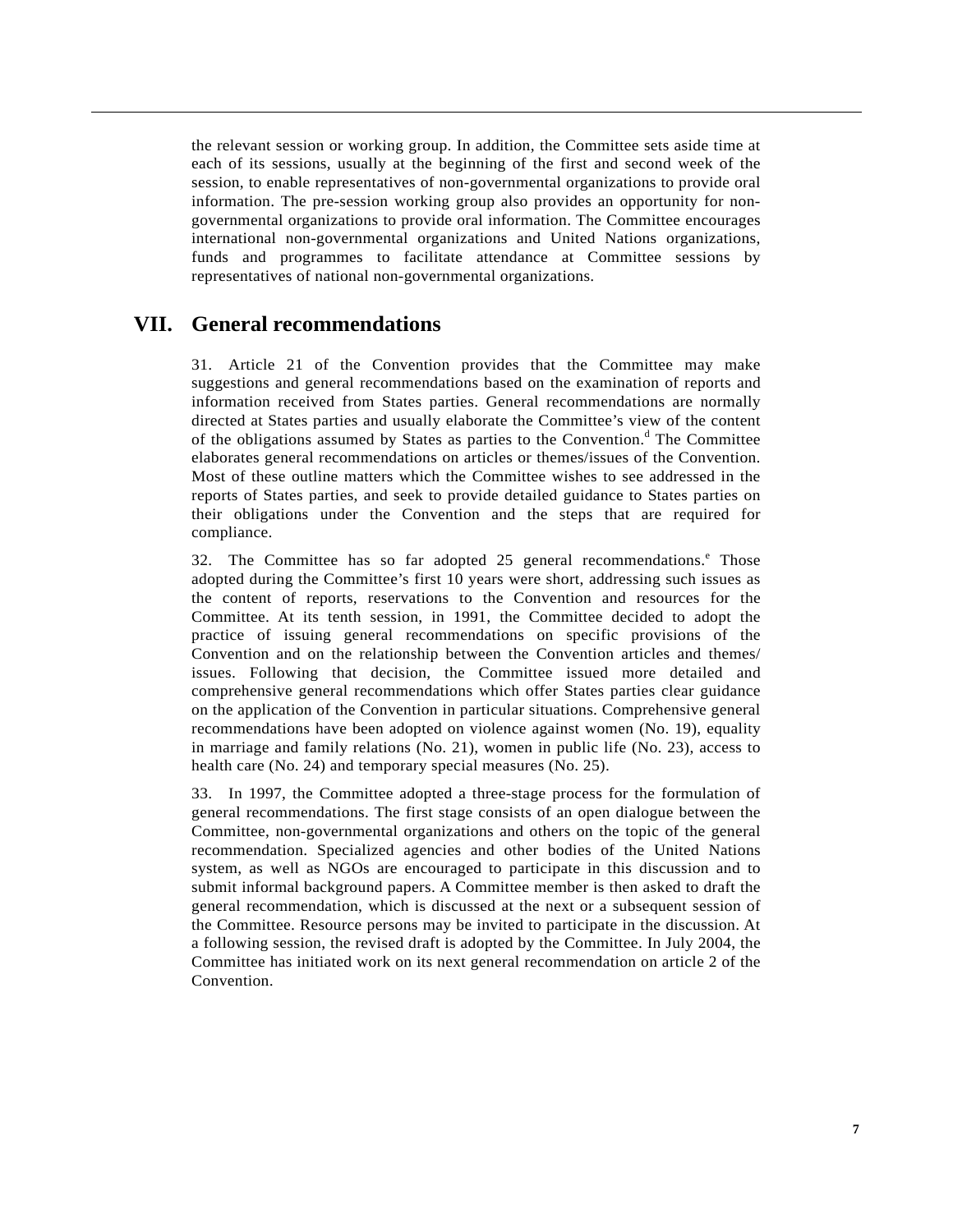### **VIII. Statements adopted by the Committee**

34. With a view to assisting States parties to the Convention, the Committee adopts statements to clarify and confirm its position with respect to major international developments and issues that bear upon the implementation of the Convention. These statements have dealt with issues such as reservations, gender and racial discrimination, solidarity with Afghan women, gender and sustainable development, discrimination against older women, and the situation of women in Iraq.

# **IX. Optional Protocol to the Convention**

35. Since the Optional Protocol to the Convention entered into force on 10 December 2000, the Committee allocates time at each session to consider issues arising thereunder. The Committee has appointed a five-member Working Group on Communications under the Optional Protocol. The Working Group has prepared a model form for submission of a communication. <sup>f</sup> As at 30 January 2004, it has registered three communications and also taken a number of decisions with regard to its methods of work.

# **X. Other matters**

36. The Committee continues to interact and coordinate activities with other human rights treaty bodies and mechanisms. It seeks the comments of other treaty bodies on its draft general recommendations and provides comments on their draft general recommendations/comments when invited to do so. Members of the Committee participate in relevant general discussion days held by other treaty bodies. The Committee holds discussions and exchanges views with other human rights mechanisms, including the special rapporteurs of the Commission on Human Rights on adequate housing, and violence against women, its causes and consequences.

37. The Chairperson of the Committee participates, on behalf of the Committee, in a number of meetings, including the annual sessions of the General Assembly, the Commission on Human Rights and the Commission on the Status of Women as well as meetings of persons chairing human rights treaty bodies. The Chairperson and other members of the Committee also participate in the inter-committee meetings of treaty bodies.

38. In addition to the two annual sessions, in January and July, at United Nations Headquarters, informal meetings of the members of the Committee, funded through extrabudgetary resources, are held from time to time. During such meetings, Committee members have focused mainly on enhancing the working methods of the Committee, including revision of reporting guidelines, and preparation of the Committee's rules of procedure under the Optional Protocol. To date (30 January 2004), three such meetings have been convened, and a fourth is in preparation.

39. As part of the many efforts to encourage and support the implementation of the Convention, members of the Committee participate in technical assistance activities, at the request of States, organized by the Division for the Advancement of Women,